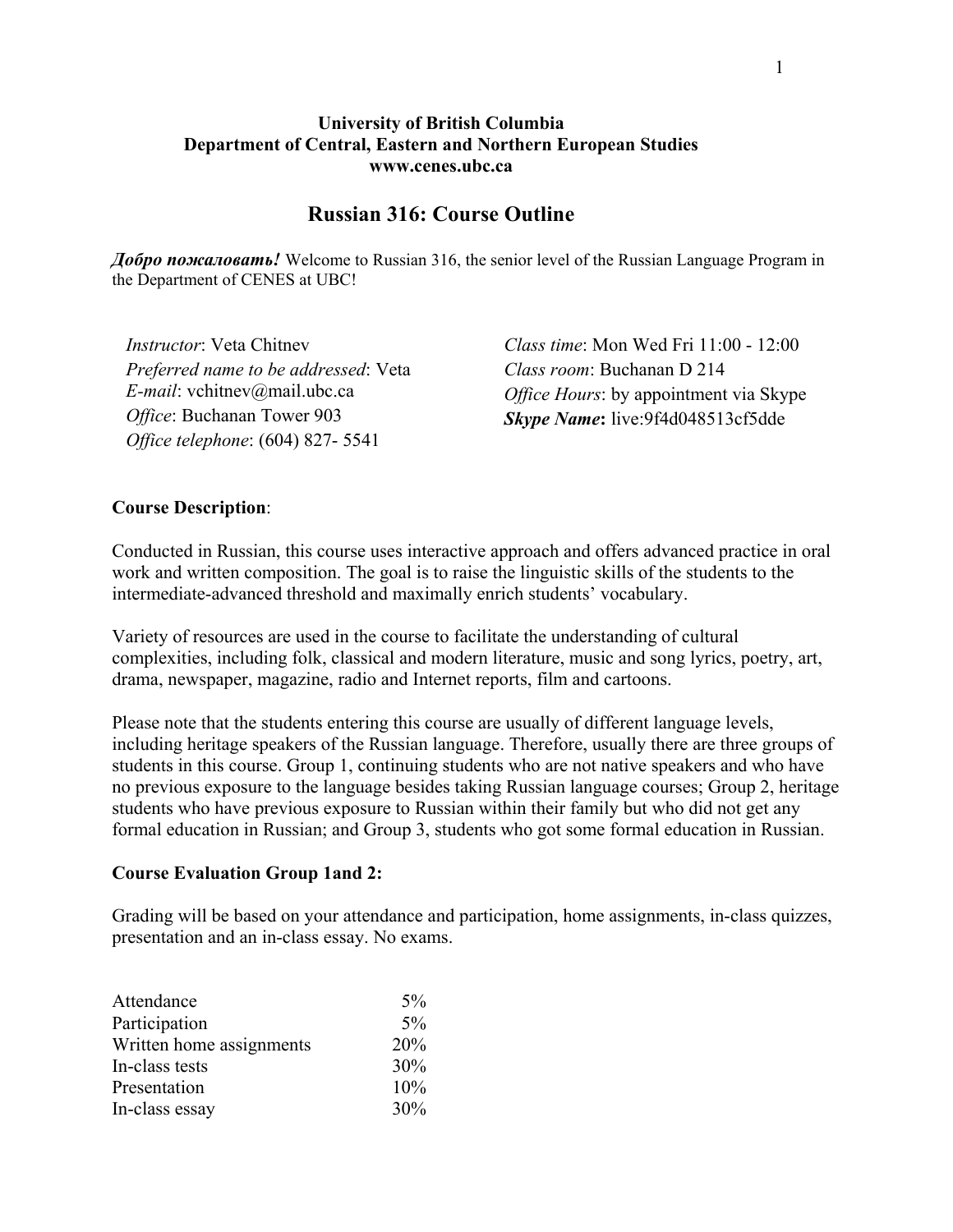## **Attendance (5%)**

According to the UBC Academic Calendar: *Regular attendance is expected of students in all their classes. Students who neglect their academic work and assignments may be excluded from final examinations (UBC, Academic Calendar).* Students, who are unable to attend classes due illness, should review the slides of the missed lecture, do all the activities that their peers did in class, and submit this assignment in Canvas in the Attendance section by the due date. If they submit this assignment on time, they will get 100% for attendance. To learn how to submit an assignment, please click **[How to submit an online assignment](https://community.canvaslms.com/t5/Student-Guide/How-do-I-submit-an-online-assignment/ta-p/503)**

## **Participation (5%)**

Attendance is required; however, your contributions to the course are never based on sheer presence. It also important that you come prepared to show that you are keeping up with those viewing/ readings through active class participation, and you are expected to be always prepared to discuss the readings and films.

## **Written home assignments (20%)**

Home assignments are mandatory, and they have the complete/incomplete value, which means you will get a full mark for each submitted assignment. Home assignments submitted after the due date will receive 80% of the grade. No home assignment will be accepted after the end of classes.

## **In-class tests (30%)**

There will be four written tests that will permit you to assess what you know and what you do not know. The tests will be 20-25-minute-long, and they will cover both vocabulary and your writing skills in Russian. Details of each test will be announced the week before the test date. Each test is worth 7.5 %.

#### **Presentation (10%)**

Prepare a 5-7-minute presentation on the film of your interest. When preparing your presentation, ensure it uses visual aids (e.g., PowerPoint, Prezi, paper handouts, flip charts, black board etc.) that help you convey ideas to the audience. Preparedness of your presentation, pronunciation, fluency, and accuracy of your speech will be taken into consideration when grading your performance. You may bring along a file card with brief notes of ideas or vocabulary (no complete sentences or phrases), but you will lose marks if you read off a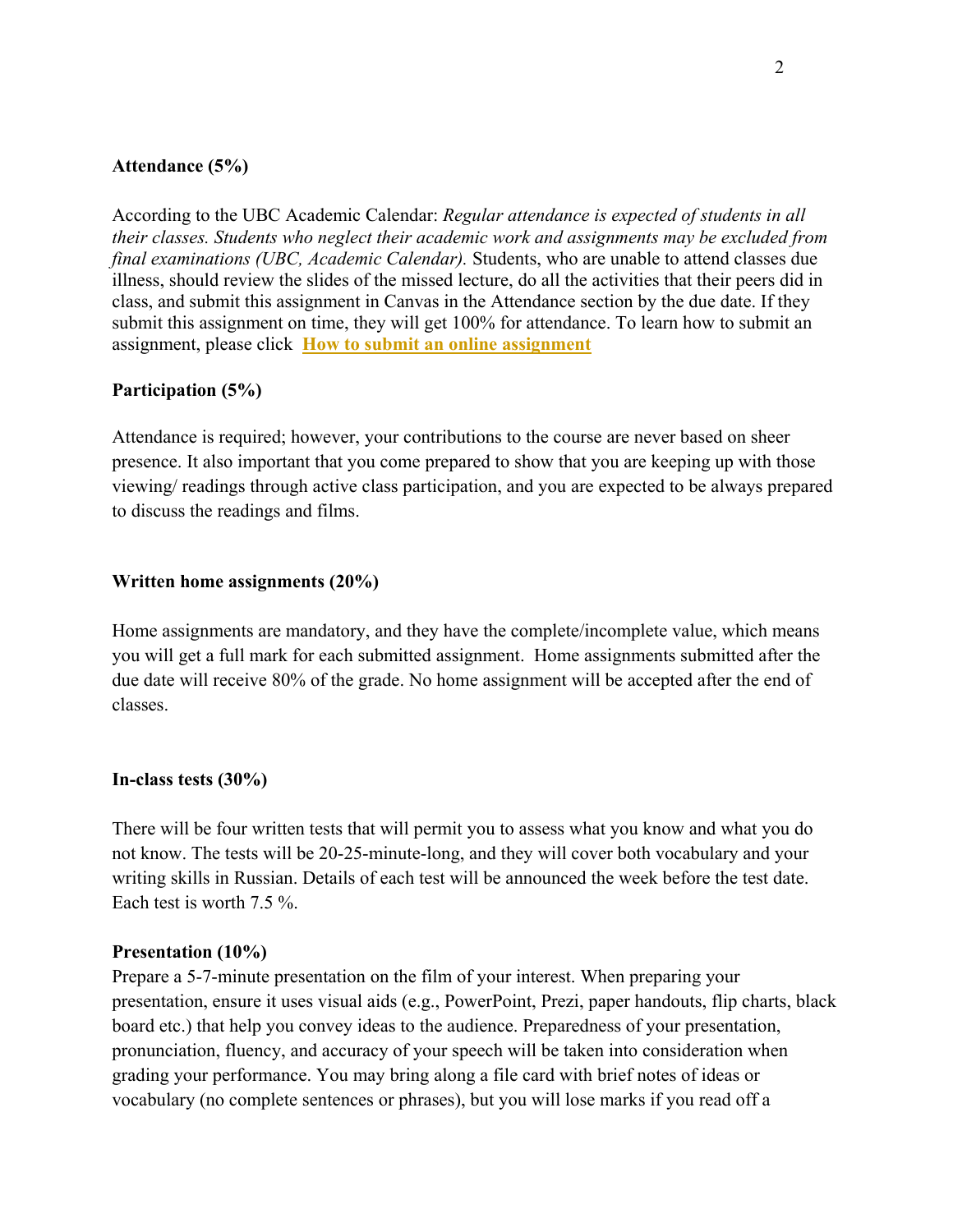complete sentence or a prepared statement. More details including the suggested topics of the presentation are posted on CANVAS.

Scoring rubric for Presentation

| Exceptional            | owell prepared and has obviously rehearsed                 |
|------------------------|------------------------------------------------------------|
| $(55-60 \text{ pts.})$ | •elaborates their notes, not just reads his/her notes      |
|                        | • a fluent speaker, no pronunciation errors                |
| Outstanding            | • well prepared and has obviously rehearsed                |
| $(50-54 \text{ pts.})$ | • elaborates their notes, not just reads his/her notes     |
|                        | • a fluent speaker, a few minor pronunciation              |
|                        | errors/heritage learners are expected to communicate       |
|                        | without pronunciation errors                               |
| Competent              | • prepared but may need more rehearsals                    |
| $(45-49 \text{ pts.})$ | • elaborates their notes, not just reads his/her notes     |
|                        | • a fluent speaker, a few pronunciation errors             |
|                        | • heritage learners may make a few minor pronunciation     |
|                        | errors                                                     |
| Satisfactory           | • somewhat prepared but obviously need more rehearsals     |
| $(40-44 \text{ pts.})$ | • frequently reads his/her notes                           |
|                        | •various pronunciation errors that do not affect           |
|                        | understanding/heritage learners may make occasional        |
|                        | minor pronunciation errors                                 |
| Adequate               | • a student reads his or her notes through the entire      |
| $(25-39 \text{ pts.})$ | presentation                                               |
|                        | • occasional pronunciation errors that do not affect       |
|                        | understanding/heritage learners may make various           |
|                        | pronunciation errors that do not affect understanding      |
| Inadequate             | • a student reads his or her notes through the entire      |
| $(0-24 \text{ pts.})$  | presentation                                               |
|                        | ·inadequate pronunciation and intonation, and a student is |
|                        | often difficult to understand                              |

# **In-class essay (30%)**

You will be offered six essay topics in advance, and two of them will be offered as your essay topics. You will have an opportunity to choose the one that you would like to write on. See the scoring rubric for the in-class essay in the section *Scoring rubric*.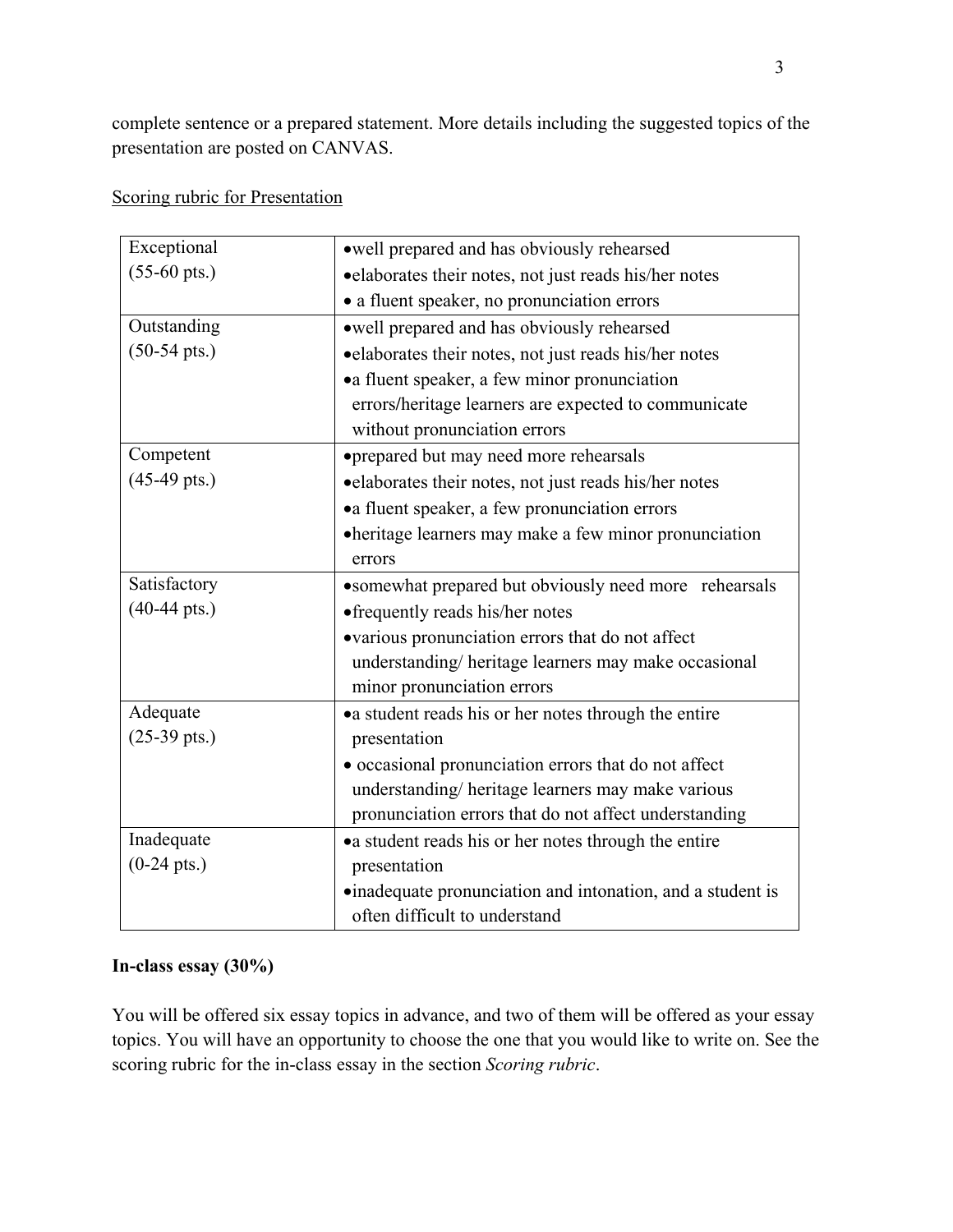Scoring Rubric for the in-class essay

| Exceptional  | Uses many different sentence structures, depending on contexts                   |
|--------------|----------------------------------------------------------------------------------|
| $(90-100\%)$ | Virtually no grammar and spelling errors.                                        |
| Outstanding  | Uses a variety of sentence structures and makes some errors.<br>$\bullet$        |
| $(80-89%)$   | Very few grammar and spelling errors.                                            |
| Competent    | Uses a variety of sentence structures and makes frequent errors, or<br>$\bullet$ |
| $(70-79%)$   | Uses basic sentence structures with only a few errors.                           |
|              | Very few grammar and spelling errors.<br>$\bullet$                               |
| Satisfactory | Uses only basic sentence structure.                                              |
| $(60-69%)$   | Contains many grammatical and spelling errors which do not affect                |
|              | understanding.                                                                   |
| Adequate     | Uses only basic structures                                                       |
| $(50-59\%)$  | Contains enough errors in grammar and spelling that understanding                |
|              | is affected.                                                                     |
|              | A native speaker would have problems understanding the narrative.                |
| Inadequate   | Can't use appropriate sentence structures.<br>$\bullet$                          |
| $(0-49%)$    | Uses only a few words and expressions or inadequate vocabulary.                  |
|              | Egregious errors in grammar and spelling.                                        |
|              | Impossible to understand.                                                        |
|              |                                                                                  |

# **Course Evaluation Group 3:**

Grading will be based on your attendance and participation, home assignments, in-class quizzes, presentation and an in-class essay. No exams.

## **Course Evaluation Group 3:**

| Attendance               | $5\%$ |
|--------------------------|-------|
| Participation            | $5\%$ |
| Written home assignments | 15%   |
| Film assignments         | 30%   |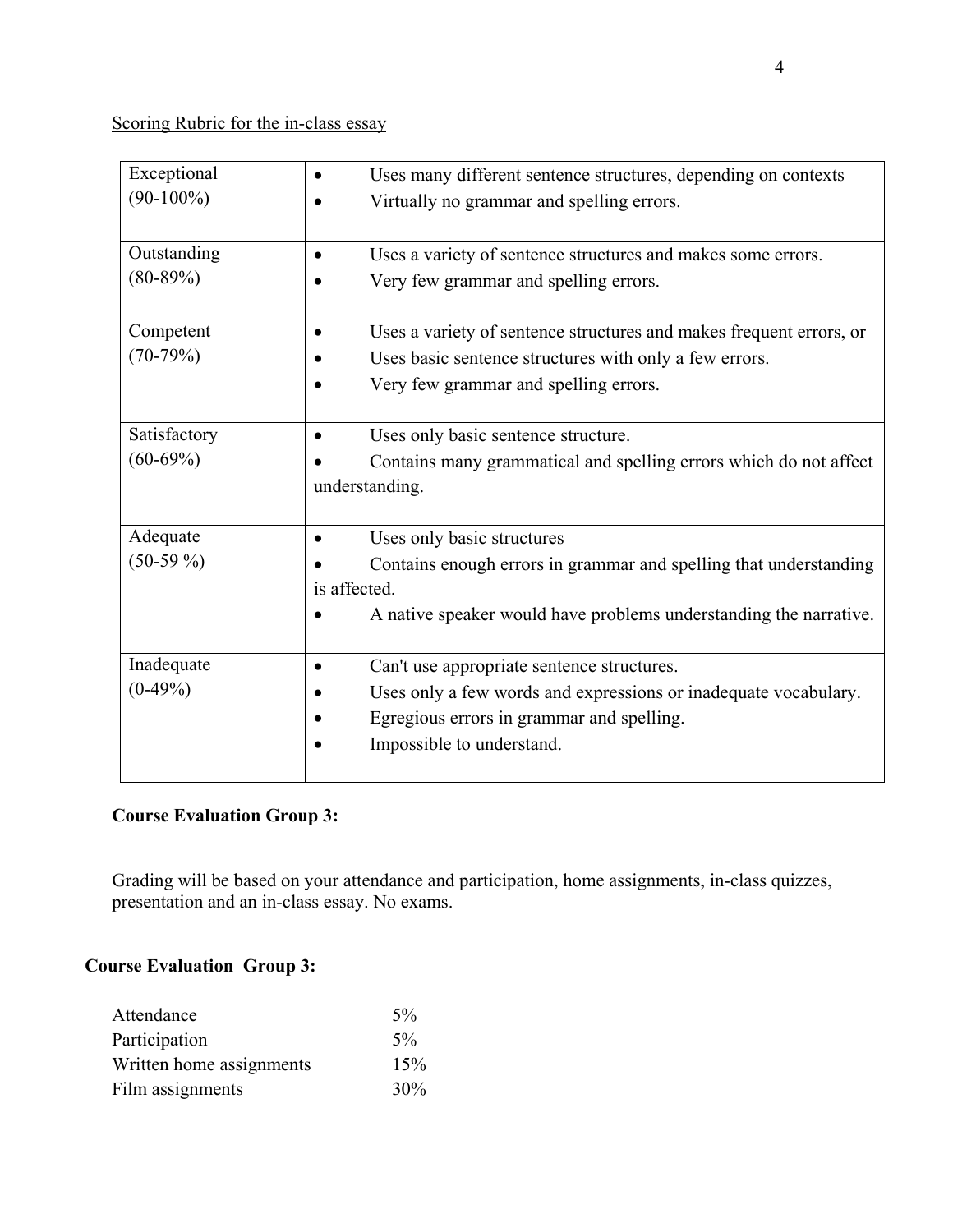| Individual presentation | $10\%$ |  |
|-------------------------|--------|--|
| Final Essay             | 30%    |  |

## **Attendance (5%)**

According to the UBC Academic Calendar: *Regular attendance is expected of students in all their classes. Students who neglect their academic work and assignments may be excluded from final examinations (UBC, Academic Calendar).* Students, who are unable to attend classes due illness, should review the slides of the missed lecture, do all the activities that their peers did in class, and submit this assignment in Canvas in the Attendance section by the due date. If they submit this assignment on time, they will get 100% for attendance. To learn how to submit an assignment, please click **[How to submit an online assignment](https://community.canvaslms.com/t5/Student-Guide/How-do-I-submit-an-online-assignment/ta-p/503)**

## **Participation (5%)**

Attendance is required; however, your contributions to the course are never based on sheer presence. It also important that you come prepared to show that you are keeping up with those viewing/ readings through active class participation, and you are expected to be always prepared to discuss the readings and films.

## **Written home assignments (20%)**

Home assignments are mandatory, and they have the pass/fail value, which means you will get a full mark for each submitted assignment. Home assignments submitted after the due date will receive 80% of the grade. No home assignments will be accepted after the end of classes.

## **Presentation (10%)**

Prepare a 5-7-minute presentation on the film of your interest. When preparing your presentation, ensure it uses visual aids (e.g., PowerPoint, Prezi, paper handouts, flip charts, black board etc.) that help you convey ideas to the audience. Preparedness of your presentation, pronunciation, fluency, and accuracy of your speech will be taken into consideration when grading your performance. You may bring along a file card with brief notes of ideas or vocabulary (no complete sentences or phrases), but you will lose marks if you read off a complete sentence or a prepared statement. More details including the suggested topics of the presentation are posted on CANVAS.

| Exceptional<br>$(55-60 \text{ pts.})$ | well prepared and has obviously rehearsed<br>elaborates their notes, not just reads his/her notes |
|---------------------------------------|---------------------------------------------------------------------------------------------------|
|                                       | a fluent speaker, no pronunciation errors                                                         |
| Outstanding                           | well prepared and has obviously rehearsed                                                         |
| $(50-54 \text{ pts.})$                | elaborates their notes, not just reads his/her notes                                              |

## Individual Presentation Scoring Rubric (Guideline)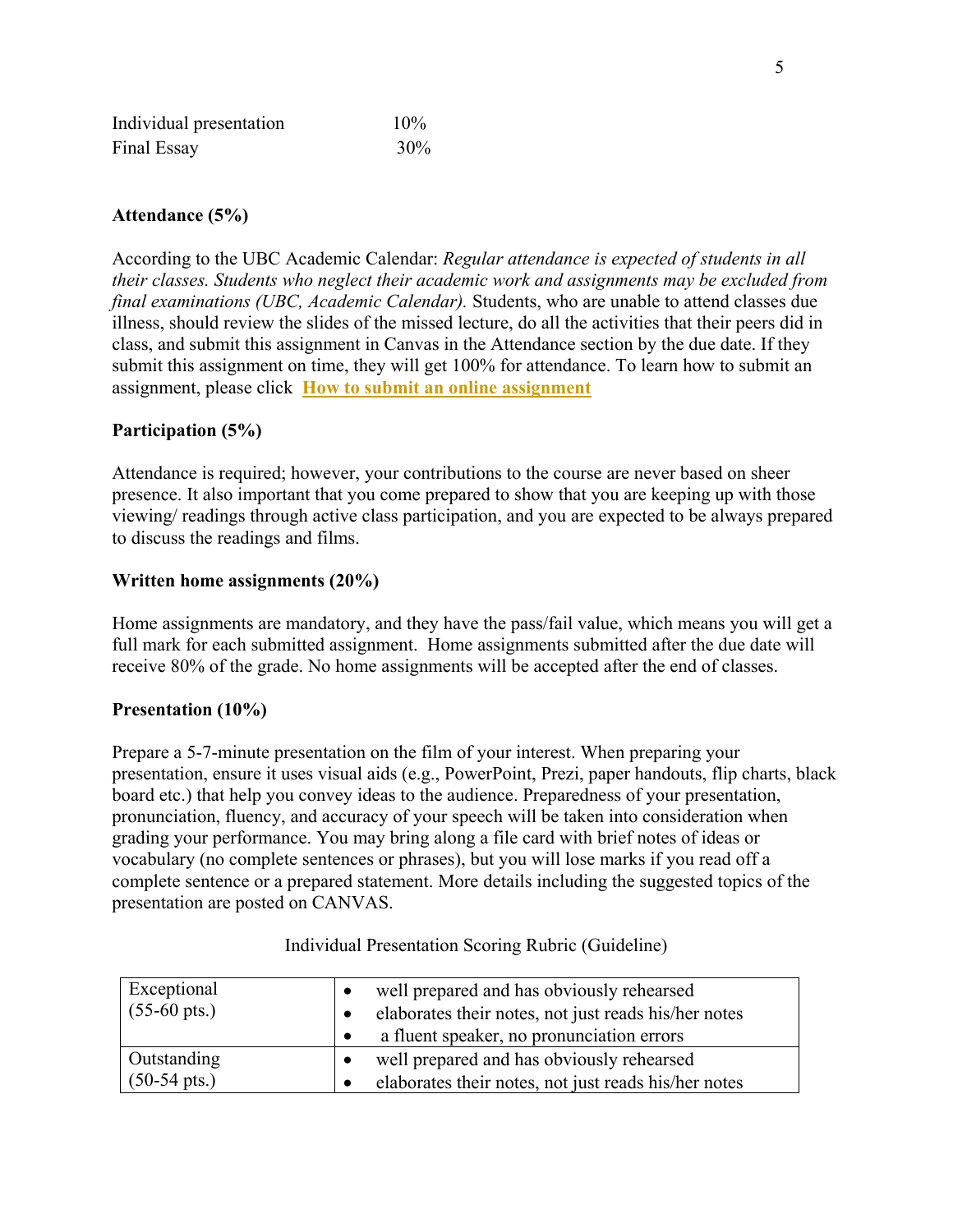|                                        | a fluent speaker, a few minor pronunciation<br>errors/heritage learners are expected to communicate<br>without pronunciation errors                                                                                                    |
|----------------------------------------|----------------------------------------------------------------------------------------------------------------------------------------------------------------------------------------------------------------------------------------|
| Competent<br>$(45-49 \text{ pts.})$    | prepared but may need more rehearsals<br>elaborates their notes, not just reads his/her notes<br>a fluent speaker, a few pronunciation errors<br>heritage learners may make a few minor pronunciation<br>errors                        |
| Satisfactory<br>$(40-44 \text{ pts.})$ | somewhat prepared but obviously need more<br>rehearsals<br>frequently reads his/her notes<br>various pronunciation errors that do not affect<br>understanding/heritage learners may make occasional<br>minor pronunciation errors      |
| Adequate<br>$(25-39 \text{ pts.})$     | a student reads his or her notes through the entire<br>presentation<br>occasional pronunciation errors that do not affect<br>understanding/heritage learners may make various<br>pronunciation errors that do not affect understanding |
| Inadequate<br>$(0-24 \text{ pts.})$    | a student reads his or her notes through the entire<br>presentation<br>inadequate pronunciation and intonation, and a student<br>is often difficult to understand                                                                      |

# **Film Assignments (30%)**

**Film Assignment N 1** 10 % of your final grade

Length: approximately 500 words

You are neither required or expected to use secondary sources or research in the writing of this paper. You are expected to analyze the film in specific details.

Письменная работа N 1

Посмотрите фильм и напишите ответы на следующие вопросы:

- 1. Реальная общественно-историческая ситуация в России/CCСР в момент создания фильма и в момент событий, происходящих в фильме. Как фильм изображает это время.
- 2. Описание главных героев фильма и их взаимоотношений.

**Film Assignment N 2** 10 % of your final grade

Length: minimum 800 maximum 1200 words

Using the film of your future research revise and expand Assignment N 1.

Посмотрите выбранный Вами фильм и напишите ответы на следующие вопросы: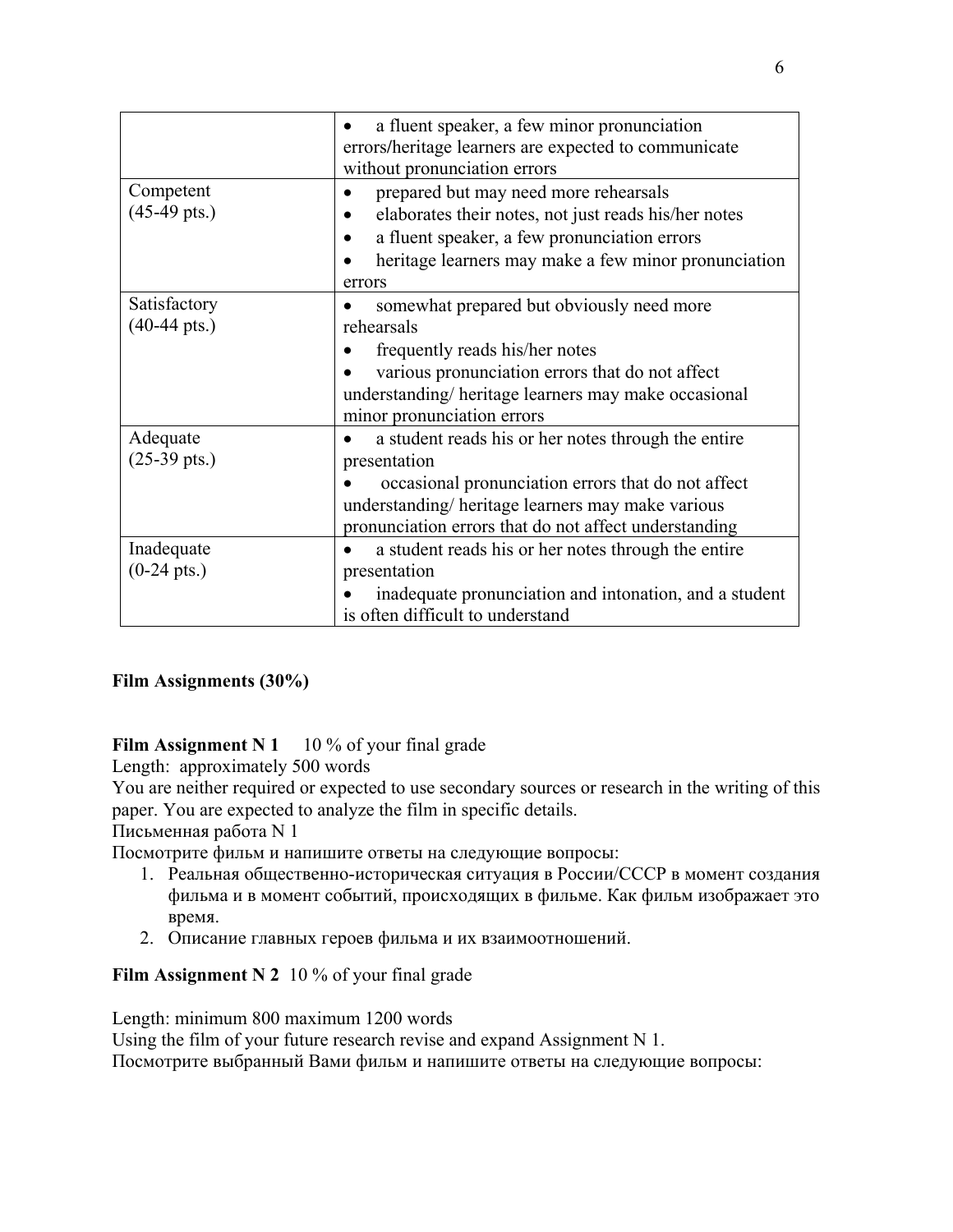- 1. Реальная общественно-историческая ситуация в России/CCСР в момент создания фильма и в момент событий, происходящих в фильме. Как фильм изображает или это время.
- 2. Описание главных героев фильма и их взаимоотношений.
- 3. Какая основная идея этого фильма?
- 4. Какими способами режиссёр передаёт эту идею? Как Вы думаете, какое впечатление этот фильм произвел на зрителей? Как этот фильм воспринимается современным зрителем?

# **Film Assignment N 3** 10% of your final grade

Write a research question and bibliography for your Final project. Your bibliography has to contain a list of films, articles and books related to your topic, and a short description what kind of information you are planning to get from these sources (minimum 6 sources) . It is an action plan, and you are not making any commitment to read everything. Например:

Тема: Интерпретация темы Отечественной войны в фильме Эльдара Рязанова «Гусарская баллада» (1962).

## Бибилография

*Кто есть кто в мире* : [*1500 имен*. Contributors, Г. П. Шалаева, Е. В. Коровкина. Publisher, ОЛМА Медиа Групп, 2003 **[Электронный ресурс] – Режим доступа:** 

**[https://play.google.com/store/books/details/%D0%9A%D1%82%D0%BE\\_%D0%B5%D1](https://play.google.com/store/books/details/%D0%9A%D1%82%D0%BE_%D0%B5%D1%81%D1%82%D1%8C_%D0%BA%D1%82%D0%BE_%D0%B2_%D0%BC%D0%B8%D1%80%D0%B5_1500_%D0%B8%D0%BC%D0%B5%D0%BD?id=Dd9aONENAxgC) [%81%D1%82%D1%8C\\_%D0%BA%D1%82%D0%BE\\_%D0%B2\\_%D0%BC%D0%B8](https://play.google.com/store/books/details/%D0%9A%D1%82%D0%BE_%D0%B5%D1%81%D1%82%D1%8C_%D0%BA%D1%82%D0%BE_%D0%B2_%D0%BC%D0%B8%D1%80%D0%B5_1500_%D0%B8%D0%BC%D0%B5%D0%BD?id=Dd9aONENAxgC) [%D1%80%D0%B5\\_1500\\_%D0%B8%D0%BC%D0%B5%D0%BD?id=Dd9aONENAxg](https://play.google.com/store/books/details/%D0%9A%D1%82%D0%BE_%D0%B5%D1%81%D1%82%D1%8C_%D0%BA%D1%82%D0%BE_%D0%B2_%D0%BC%D0%B8%D1%80%D0%B5_1500_%D0%B8%D0%BC%D0%B5%D0%BD?id=Dd9aONENAxgC) [C](https://play.google.com/store/books/details/%D0%9A%D1%82%D0%BE_%D0%B5%D1%81%D1%82%D1%8C_%D0%BA%D1%82%D0%BE_%D0%B2_%D0%BC%D0%B8%D1%80%D0%B5_1500_%D0%B8%D0%BC%D0%B5%D0%BD?id=Dd9aONENAxgC)**

# Материалы о творчестве Рязанова. История создания фильма. Материалы о пьесе Геннадия Гладкова «Давным-давно» и спектакле и Надежде Дуровой, прообразе кавалерист-девице Шурочке Азаровой.

## **The Final Essay (30%)**

The final essay is in the form of research proposal. Based on instructor feedback on Assignments 1, 2 and 3 and your own interests, you should now formulate a plan of action for a research paper.

Your Final essay should consist of

- 1. Introduction (Summary of Assignment N 1 and 2).
- 2. An outline of the topic of your final research paper. This does not need to be extremely formal, but must be in prose
- 3. A short description of what information you expect to gain.

## **Required length** -500 words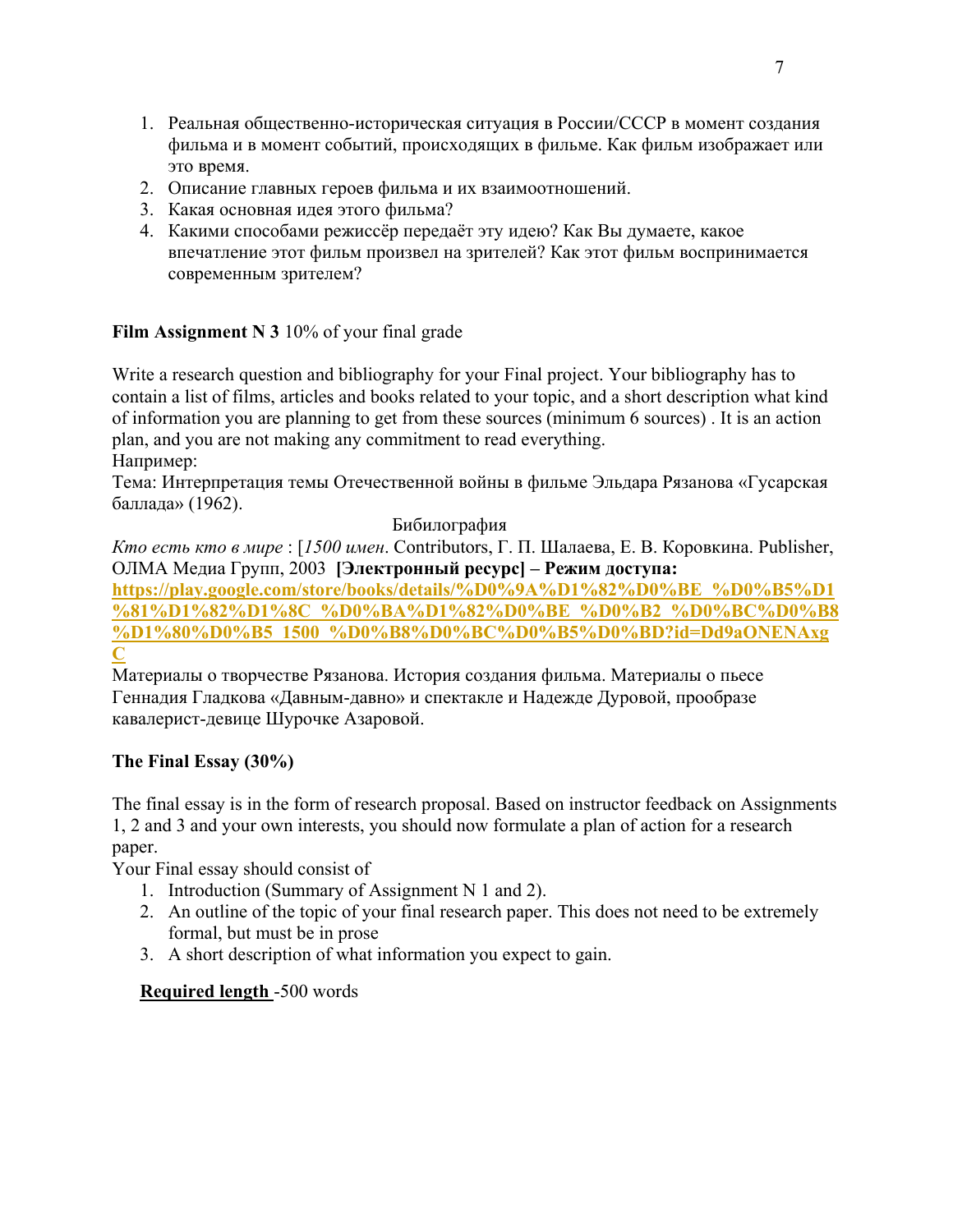#### **Required Course Materials:**

Required readings will be assigned by instructors.

### **COURSE FORMAT:**

Classes will be conducted in an interactive, seminar style, using a combination of direct instruction, small and large group discussion, and small and large group activities.

### **Course Policies:**

### **Attendance**

According to the UBC Academic Calendar: *Regular attendance is expected of students in all their classes (including lectures, laboratories, tutorials, seminars, etc.).* I will record the lectures and post them on Canvas. If you miss class because of illness, watch the lecture you have missed, do all the activities that students did in class, record them and submit in Canvas in the Attendance section. Follow the link

**[How to submit an online assignment](https://community.canvaslms.com/t5/Student-Guide/How-do-I-submit-an-online-assignment/ta-p/503)**

### **Penalties**

Assignments are due on the day originally announced. Unexcused late works and projects will be subject to a 2 % reduction for each day after due date. In special, documented circumstances, assignments may be submitted after the initial due date, subject to explicit arrangements with the instructor. A valid note form Arts Advising is required, no exceptions. Any assignment handed in electronically needs to be sent by the end of the due date.

## **In-class tests**

Make-ups for tests are permitted only in cases of documented illness, where travel for recognized University activities conflicts with the test dates, or for the observance of a religious holiday. In case of illness, written authorization is required from UBC Health Services. In the instance of a recognized University activity, authorization must be obtained from the University official responsible for the activity. In accordance with UBC Policy #65, students who wish to observe a religious holiday must notify their instructor two weeks in advance of the religious holiday they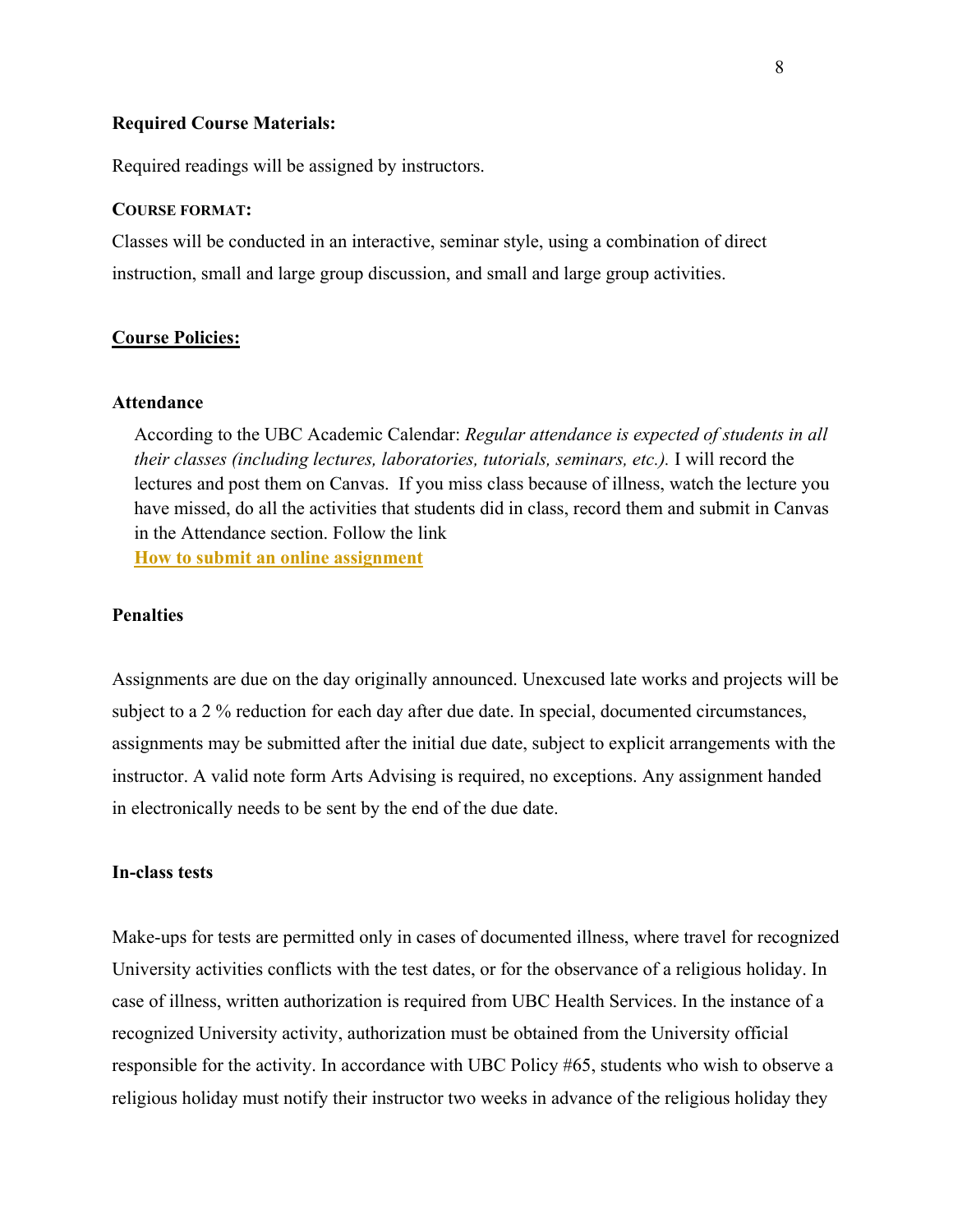wish to observe. In all cases, it is the student's responsibility to locate the instructor and to arrange a make-up.

Students are encouraged to consult with the instructor about any matters concerning this course via email or in person during office hours or by appointment. It is best to voice your difficulties or concerns in a timely manner.

The University accommodates students with disabilities who have registered with the Disability Resource Centre.

#### **In-class essay**

You will be given a few topics in advance. In your essay, you will need to demonstrate knowledge of the films' vocabulary and content.

## **Releasing and Adjusting Final Grades:**

Before the final grades are submitted, the instructor either will publish the breakdown of your final grade on Canvas or send it via email. You are responsible for reporting any conflict in the calculation within three days of the publication. After that, no changes in grades will be made.

#### **General Expectations**

Classes will start on time. If for some reason you find it necessary to arrive late, you will be responsible for all information, including announcements or changes to the syllabus made during your absence. If you are absent for the entire class period, you are also responsible for all assignments and other announcements made during the class meeting. You are, therefore, strongly advised to ask other students for their e-mail address.

Use of any electronic devices is allowed only with the instructor's permission. Turn all cell phones to vibrate and keep them away unless directed otherwise by the instructor.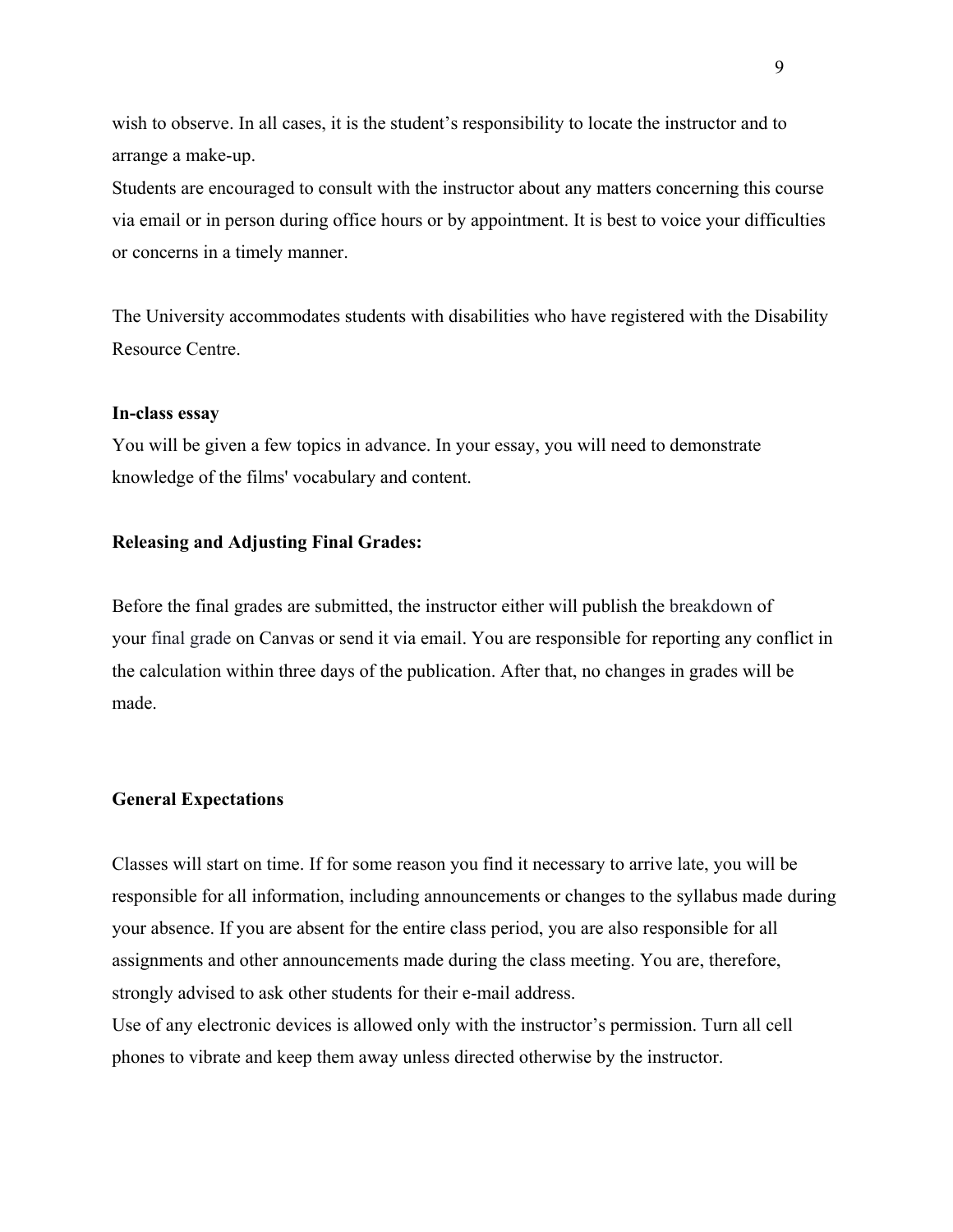### **Citation format and Plagiarism**

Students are expected to follow a standard style and citation format and to remain consistent throughout their work and in all their assignments. Please consult a UBC librarian, the UBC Library Research Guide (http://help.library.ubc.ca/evaluating-and-citing-sources/how-to-cite/) or an online writing lab (http://owl.english.purdue.edu/owl/search.php) if you have any questions. Students are expected to know the University policies on plagiarism and academic misconduct. Therefore, please review UBC's policies on cheating, plagiarism, and other forms of academic dishonesty and misconduct in the UBC Calendar under "Academic Regulations." In this seminar, as per University regulations, students must write, correct and/or revise all their assignments independently (unless the assignment or parts thereof were meant to be a pair or group activities); that is, with no assistance of any kind from another person. The use of electronic aids and devices is strictly prohibited; students are encouraged to consult scholarly publications (scholarly articles, books, book chapters), but must acknowledge all sources and clearly mark all quotations as such. For further information, see Plagiarism Avoided:

[\(http://learningcommons.ubc.ca/resource-guides/avoiding-plagiarism/\)](http://learningcommons.ubc.ca/resource-guides/avoiding-plagiarism/). Cheating, plagiarism and other forms of academic misconduct are serious offenses. They are subject to disciplinary action and will not be tolerated.

#### **Early Alert**

The instructor will do his/her best to reach out and offer support if s/he is concerned about students' academic performance or wellbeing. S/he will identify his/her concerns using Early Alert, a program that allows academic, financial, or mental health concerns to be identified sooner and responded to in a coordinated way and respectful manner. This provides students with the earliest possible connection to resources like academic advising, financial advising, counseling or other resources and support to help students get back on track. The information is treated confidentially and is meant to help students not hurt them. For more information, please visit earlyalert.ubc.ca.